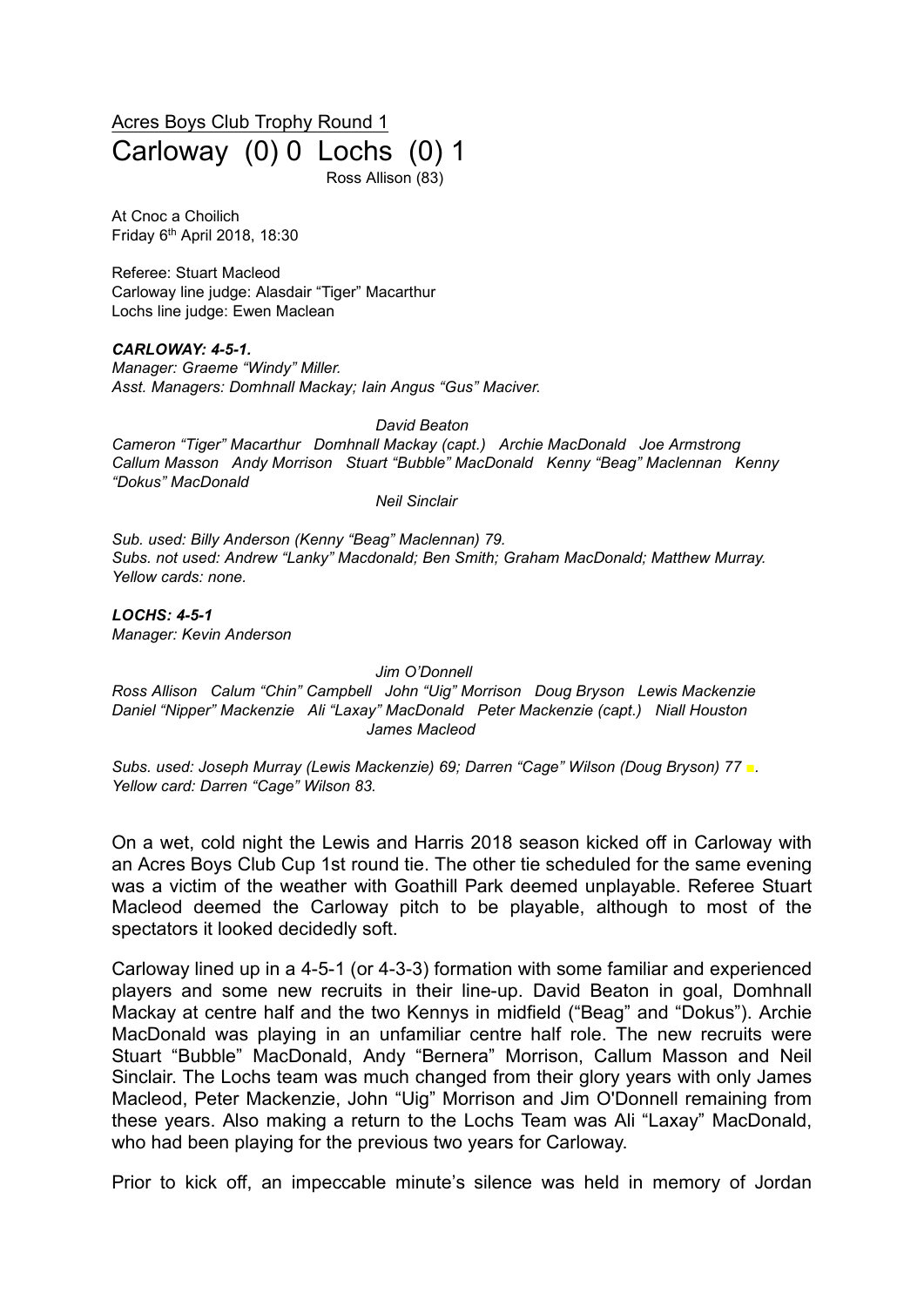Macleod who had died in such sad circumstances in January.

Lochs started very brightly creating a couple of half chances in the first two minutes which came to nothing.

The game burst into life on six minutes with a typical piece of Kenny "Dokus" magic. Receiving the ball twenty five yards from goal he let fly and was unlucky to see his shot crash off the bar with Macleod well beaten. The subsequent rebound was cleared by a relieved Lochs defence.

Apart from a Lochs chance on 8 minutes, and a Domhnall Mackay header on 11 minutes, there was little goal mouth action as the match developed into a midfield battle between the Carloway midfield of Kenny "Beag" Maclennan, Stuart "Bubble" MacDonald and Andy "Bernera" Morrison against the Lochs midfield of John "Uig" Morrison and Doug Bryson.

On the half hour mark John "Uig" Morrison had a free kick which was deflected over the bar and a couple of minutes later a bit of sustained Carloway pressure which culminated in Kenny "Dokus" MacDonald shooting wide. At this stage, it was becoming obvious that the weather conditions and the difficult pitch were taking their toll with good football at a premium.

On 40 minutes, at last some action to keep the long suffering spectators happy. First of all Ross Allison shot just wide from inside the box, and on 43 minutes came the best bit of action in the half. A ball from midfield saw the Lochs defence posted missing and Kenny "Dokus" MacDonald free in the box. His well stuck shot was brilliantly tipped on to the crossbar by Lochs keeper Macleod to keep the score at half time break level.

## **Half time: Carloway 0 Lochs 0**

During the half time break a cheque and a framed photograph were presented to Jordan Macleod's family. The cheque comprised of a collection made at the game plus a small donation from Carloway FC.

The second half kicked off with rain still teeming down and the pitch getting heavier and heavier. Lochs started off much brighter and had a couple of half chances which came to nothing.

The half developed the same pattern as the first one. Plenty of midfield play but very few clear-cut chances. It was becoming increasingly obvious that substitutions and tactical changes would play a big part in the game.

Lochs made a couple of substitutions which meant that Ross Allison would move from his left wing position to play centre forward with Darren "Cage" Wilson coming on to play right midfield. This would prove to be a key substitution and tactical change. Billy Anderson came on to replace Kenny "Beag" Maclennan, who had battled valiantly in midfield.

Allison's pace and movement were starting to cause the Carloway defence problems. On 79 minutes, the best move of the game ended with a cross from the